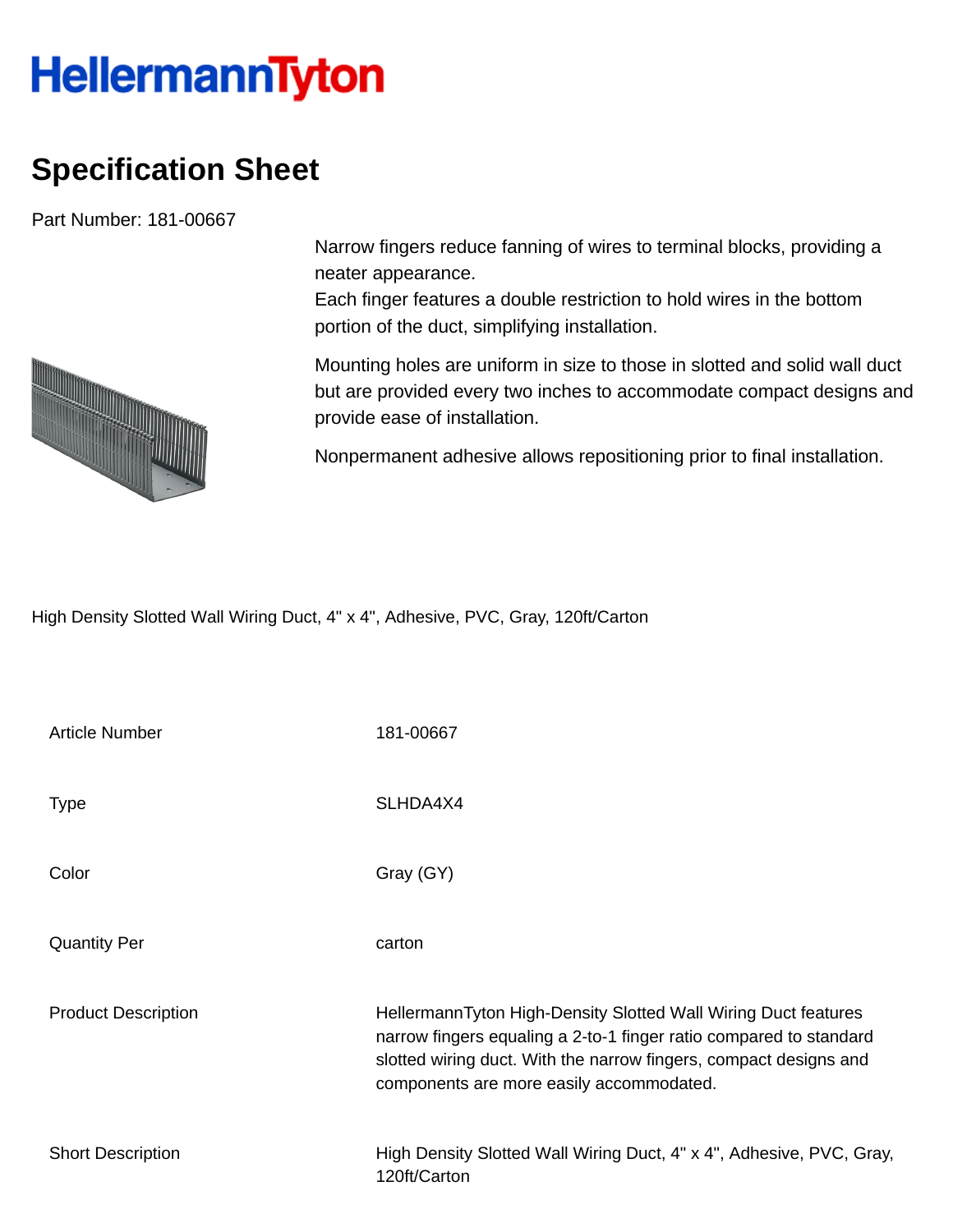| Length L (Imperial)              | 6.0                     |
|----------------------------------|-------------------------|
| Length L (Metric)                | 1.83                    |
| <b>Fixation Method</b>           | Adhesive                |
| Width W (Imperial)               | 4.0                     |
| Width W (Metric)                 | 101.6                   |
| Height H (Imperial)              | 4.07                    |
| Height H (Metric)                | 103.4                   |
| Mounting Hole Centers (Imperial) | 2.0                     |
|                                  |                         |
|                                  |                         |
| Material                         | Polyvinylchloride (PVC) |
| <b>Material Shortcut</b>         | <b>PVC</b>              |
| Flammability                     | Self-extinguishing      |

Halogen Free No

Operating Temperature +122°F (+50°C)